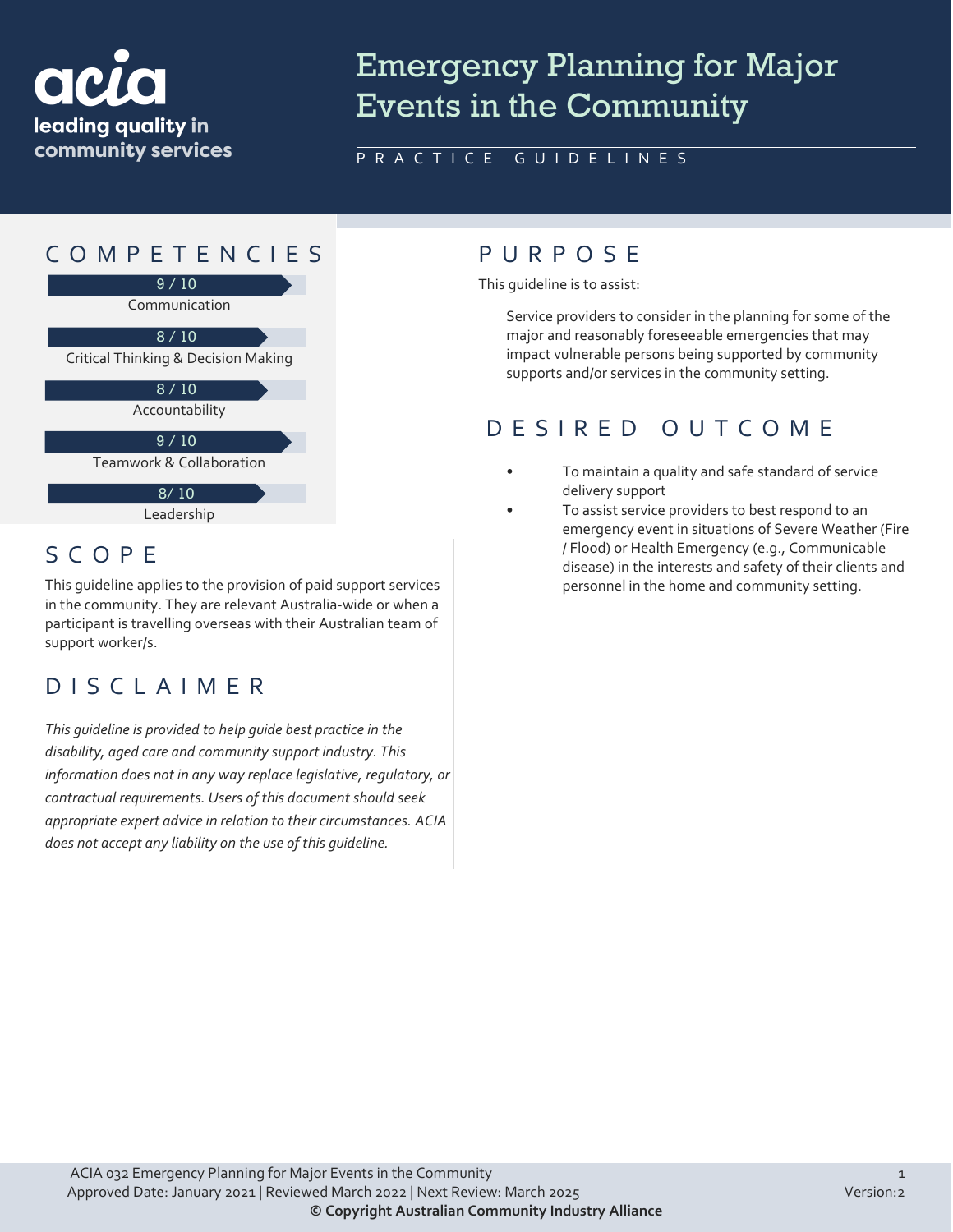#### DEFINITIONS & SUPPORTING INFORMATIO N

**Community Supports and/or Services** is defined as the provision of paid supports and services in a client's home or community. It includes but is not limited to, the following activities of daily living:

- personal care or support
- housework or domestic assistance
- transport assistance
- community access
- social support
- nursing services
- clinical supports
- gardening and home maintenance
- palliative care
- respite care

**Support Worker** - A paid person who assists people to perform tasks of daily living so as to participate in social, family and community activities in the person's home and their community. Support Workers have been commonly known in the past as attendant care worker, disability worker, aged care worker, community worker, homecare worker, care worker or paid carer.

**Service Provider** - Organisation or person accountable for the delivery of supports to Clients.

**Carer** - a person that provides supports to the Client at no cost (generally family or friend).

**Support Worker Competency** - trained and assessed as competent by a Registered Nurse or a person deemed competent by the provider to safely and appropriately perform a specified task as a support worker.

**Client** means the service user, participant, user, care recipient, consumer or person receiving the nursing or support services.

**Plan** means a Service Plan, Support Plan or Individual Plan (however titled – the plan) is a document developed in response to a request for service. It is developed by a Registered Nurse or a person deemed competent by the provider from the service provider, prior to the commencement of service delivery. It outlines the expected outcomes of the requested care/services and the tasks, duties and interventions required to meet the care and service needs of the client (within the parameters of the funding program). The plan guides and directs the individual support worker or Registered Nurse in their day-to- day delivery of the services.

**Registered Nurse** means a person who has completed the prescribed educational preparation, demonstrated competence for practice, and is registered and licensed with the Australian Health Practitioner Regulation Agency (AHPRA) as a Registered Nurse.

**Competent** means having been trained and assessed by a registered nurse or enrolled nurse or approved assessor as competent to safely and appropriately perform a specified task.

**Emergency Event:** is an event involving a sudden and large-scale alteration in state or circumstance which may also include Police / Military Operations, and Terrorism where there is the potential for widespread implications. In terms of its definition within this guideline, it refers to Natural Disaster, Severe Weather (Fire / Flood) and Health Pandemic with the potential of widespread implications for service delivery.

**Natural Disaster / Fire / Flood** - 'Catastrophic' is the highest fire danger rating. If a fire starts during catastrophic conditions, lives, and homes will be at risk.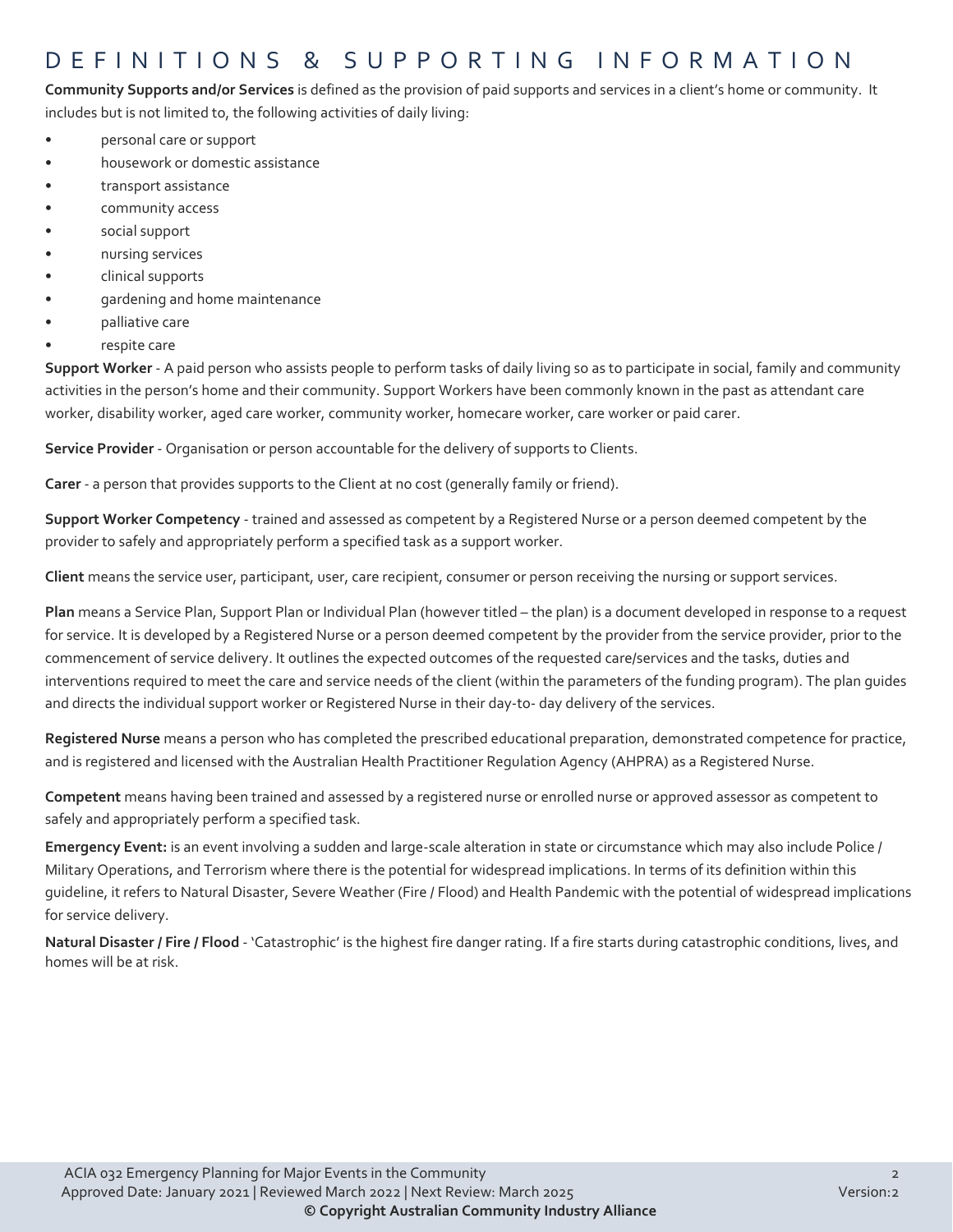# GUIDELINE

#### Service providers should:

- o Ensure that policies, procedures, or instructions in the management of Health and Safety relating to emergency planning for large-scaled events are reviewed regularly to ensure currency of information on a regular basis and included as part of their internal audit program.
- o Provide planned education on emergency policies, procedures or instructions for all staff and document same in the organisation's training register.
- $\circ$  Communicate with clients as to what is planned in the event of an emergency, and how the organisation will continue to support them.
- o Review or develop a Business Continuity Plan to reflect actions in an emergency and ensure their workforce are familiar with their role/s in the plan.
- Client Risk Register
	- o The Risk Register can be used as a tool to identify clients residing in areas potentially may be affected by an emergency event. By identifying the impacted area, it enables the service provider to quickly identify and respond to those at risk considering their medical or physical conditions, which in turn may add further risk if not identified promptly.
	- o It is recommended that service providers maintain records of each client, with the details of persons at most risk stored in a Client Risk Register, with an assessed rating, which may be accessed remotely by the service provider when required. This includes persons at risk of both Environmental / Natural Disasters and critical Health Events / Pandemics in the community.
	- o In the event of emergency evacuation, document where would the client relocate to (obtain address and contact details to verify their safety should you be unable to contact them)
	- o If they need to evacuate and relocate for an interim period, where would they go and what are the contact / location details
	- o Service providers may also consider developing a checklist of actions useful in providing guidance for staff when presented with an emergency event.
	- o Service providers have a responsibility to ensure their staff follow instructions to keep their clients safe. This includes:
		- Knowing where their staff are located to identify if they are scheduled to provide services in areas that are or may be affected by severe weather and to avoid deploying staff into those areas in an emergency.
		- Maintaining regular communication with staff to ensure they are safe and well, either through SMS or phone conversations.
		- Documenting Services Users' individual requirements in their file and their support plan for reference in the case of an emergency.
		- Refer to available resources that can provide guidance on emergency services that are available in the client locations, including specific websites and flyers that can be printed for the clients' home as a reference guide.
		- Providing regular communication during an event utilising available technology, such as phones, SMS to mobile phones, or social media, reminding clients and staff to:
		- Listen to the radio to receive updates and information on what is happening in their local community.
		- Avoid flood waters reminding them not to drive, ride, or walk-through flood waters or roads which are affected by floods.
		- Avoid fires reminding them not to drive into an area where there is fire or fire warning.
	- Additional information and resources have been developed specifically for clients and service providers. • Communication during an emergency
	- o Service providers should develop a communication plan to be used during an emergency event to ensure all staff, clients, family / next of kin and funders are kept informed of any changes or developments.
	- o Staff should participate in training as part of the service providers annual mandatory training requirements. This should include potential emergency situations such as flood, fire, and infection control.
	- o Home Safety and Environmental checks are integral to ensuring everyone's wellbeing and should include fire safety equipment, location, risk, and evacuation method.
	- o Encourage clients to have an evacuation plan and to be prepared to evacuate if advised by emergency services.
	- After an emergency event, a follow up and wellbeing check on clients and staff to assess service or support requirements.
- Communication Plans during Crisis
	- o Having a clear communication plan for clients and their families, as well as staff, affected by a disaster aids in providing a sense of calm and reassurance of the wellbeing of everyone along with supporting the ability to continue to deliver some essential services where they can be provided, in a safe manner. This stored information requires regular updates and review to ensure its currency.